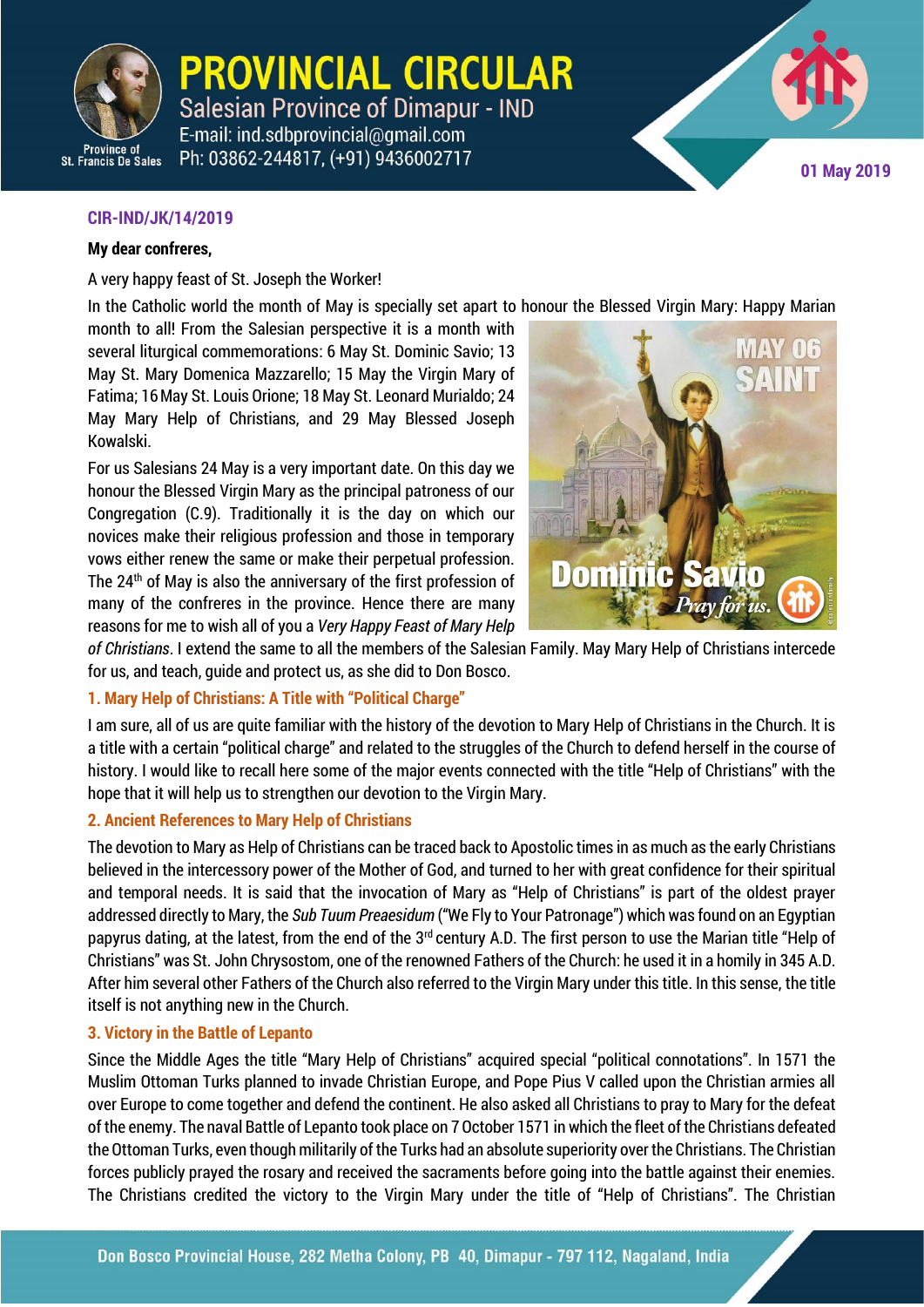commander, don Juan of Austria, publicly proclaimed that his triumph was due to the powerful intercession of the Queen of the Rosary. And the Venetian Senate wrote to other States, claiming that "It was neither generals, nor battalions, nor arms, that brought us victory; but it was Our Lady of the Rosary". To commemorate the event, Pope Pius V instituted the feast of Our Lady of Victory which was later re-named as feast of the Holy Rosary, and celebrated on 7 October every year. He also inserted the title of "Mary Help of Christians" in the litany of Loreto in thanksgiving to Our Lady for the victory in the Battle of Lepanto.

## **4. Victory in the Battle of Vienna**

Christians of Europe experienced the protection of Mary under the title of "Help of Christians" also in the battle of Vienna of 1683. The battle of Vienna took place on 12 September 1683 after the imperial city had been besieged



by the Muslim Ottoman Turks. Emperor Leopold I of Austria had taken refuge in the shrine of Mary Help of Christians at Pasau, when 200,000 Ottoman Turks besieged the capital city of Vienna. A coalition of Christians was established under Pope Innocent XI to push back the Ottomans. Christians of Europe joined with the Pope in praying the rosary, calling out: "Mary, Help!" On 8 September, feast of the Nativity of Mary, plans were drawn for the battle, and on

12 September, feast of the Holy Name of Mary, Vienna was freed from the Ottoman Turks through the intercession of Mary Help of Christians. The victory marked the historic end of the expansion of the Ottoman Empire into Europe. Because the Christians had sought the intercession of Mary for victory in the battle, Pope Innocent XI commemorated the event by extending the feast of the Holy Name of Mary to the whole Church.

## **5. Victory against Emperor Napoleon**

 $\alpha$  , and the complete state of the complete state of the complete state of the complete state of the complete state of the complete state of the complete state of the complete state of the complete state of the complete

In 1809 Emperor Napoleon's soldiers entered the Vatican and arrested Pope Pius VII and exiled him first to Savona (Italy), and then to France. His imprisonment lasted five years. Napoleon also occupied and annexed the Papal States. The Pope vowed to God that, if he were restored to the Roman See, he would institute a special feast in honour of Mary. Christians everywhere prayed continuously to the Blessed Virgin under the invocation of "Help of Christians" for the release of the Pope from captivity. In the meantime, Napoleon experienced military reverses and was forced to release the Pope and sign his abdication from power. On 24 May 1814, Pius VII returned in triumph to Rome. A year later the Pope decreed that the feast of Mary Help of Christians be kept on 24 May, the anniversary of his return to Rome after the captivity, and to commemorate the help bestowed on Christendom in all ages by the Mother of God.

# **6. Spoleto Events and the Title "Help of Christians"**

Spoleto is an ancient and historical city in Umbria, Italy. In early 1862 the Virgin Mary in a painting on the wall of a

ruined church at La Fratta near Spoleto spoke to a five-year-old child, named Righetto (Enrico) Cionchi. The fresco depicted the Virgin Mary holding Child Jesus in her arms. Many miracles were attributed to people who had recourse to that image. People began to refer to this unnamed image of the Virgin by a variety of names: "Madonna Unsheltered", "Our Lady of the Star" or simply "Madonna of Spoleto". However, Archbishop Giovanni Battista Arnaldi of Spoleto officially bestowed the title, *Auxilium Christianorum* ("Help of Christians") to that image.



Don Bosso's to memeryobm Mary Help of **Christians** 

**Without the** spoleto events **Don Bosco** ght not have become the postle of Mary **Help of**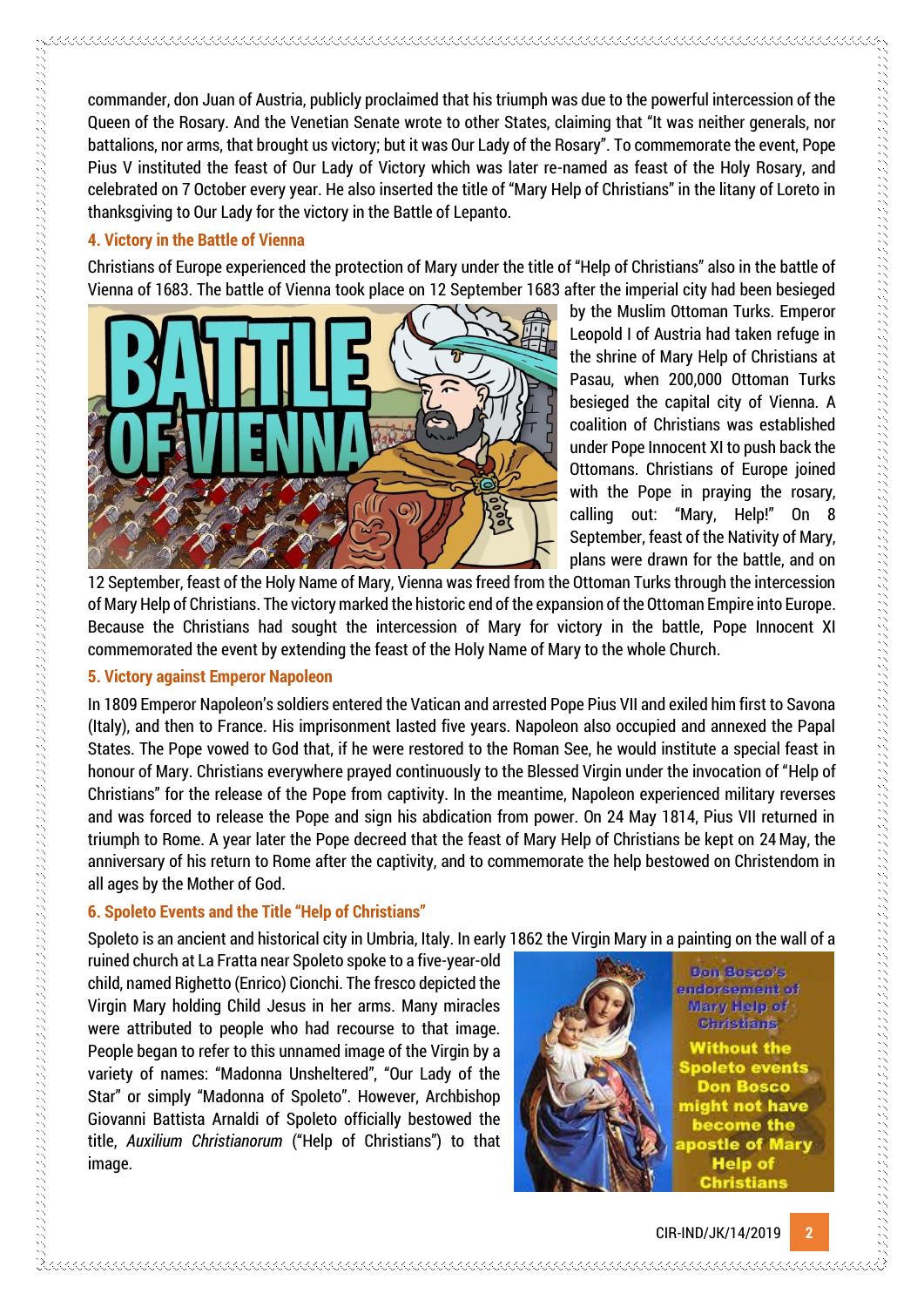The events of Spoleto gave currency to the title "Help of Christians" in Italy and conferred on it a "political charge". At the beginning of 1860, the calamitous year of the annexation of the Papal States, Archbishop Arnaldi of Spoleto in a pastoral letter addressed to the faithful in the name of the bishops of the whole region, expressed the hope that "the Virgin responsible for all the victories of the Church", would once more come to the rescue of the Pope and the Christians. He then called on the faithful to pray to God for help through the intercession of the Mother of God, Help of Christians.

## **7. Don Bosco and Mary Help of Christians**

The events of Spoleto in the 1860s greatly influenced Don Bosco's devotion to Mary Help of Christians. In the Good Night of 24 May 1862 Don Bosco spoke of the Spoleto events. He told the story of the apparition and the miracle with great joy, and expressed his happiness in the decision of the Archbishop of Spoleto to honour the Virgin under the title of "Help of Christians." In the Good Night of 30 May 1862 Don Bosco narrated the "Dream of the Two Columns": he spoke of two pillars rising in the midst of the sea, one holding the Sacred Host, the other the statue of Mary Immaculate beneath which a placard bore the inscription "Help of Christians." He then described a flotilla of enemy ships attacking the Pope's galley and trying to sink it. The Pope is wounded and falls, but he rises and steers his ship in between the two columns and anchors it safely there.

In the Marian Calendar of the *Catholic Readings* for June and July 1862, the date 26 April carried an important note on the feast of Mary Help of Christians and its meaning. Taking note of the political situation of Italy marked by the annexation of Papal States as part of Italian unification (1861), revolution and anti-clericalism, Don Bosco said that the Church is really in need of the help of the Mother of God, which calls on her as "Help of Christians". He wrote: "As we are surrounded by enemies [and attacked] without respite, [...] we are very much in need of extraordinary help against their ambushes and dangerous attacks. [...] But where shall this help come from? From Mary, the Mother of God. The Church calls her the Help of Christians."

In Don Bosco's preface to his *Marvels of the Mother of God* (1868) he stated that there was a special reason why the Church in recent times wished to invoke Mary as Help of Christians. He said: "In our day, it is the Catholic Church itself that is under attack in its ministry, in its sacred institutions, in its Head, in its doctrine and in its discipline."

In 1885 Don Bosco composed a beautiful prayer in Latin addressed to the Virgin, which was a prayer replete with unshakable faith and hope in Mary Help of Christians. Part of this prayer read as follows: "O Mary, mighty Virgin, you are the strong and glorious defence established in the Church; you are the marvellous Help of Christians; you are as awesome as an army in battle array; you are the one who alone has vanquished all heresies throughout the world. In difficulties, in struggles, in straits do you defend us from the enemy."

Thus, Don Bosco saw in Mary's help the promise and guarantee of the ultimate success of the Church's mission. For him she was the *Help of Christians* in the great battle of faith and in building the Kingdom of God, the one who protects and guides the Church. She was the symbol of victory over forces of evil that assail the Church and the life of Christians in all ages. These ideas we find repeatedly mentioned in the writings of Don Bosco and in his prayers and exhortations.

The Christians have frequently witnessed the miraculous interventions of Mary Help of Christians in the history of the Church. Whenever persecutions, wars, and tyranny of anti-Christian forces threatened the Church, Mary has stretched forth her arms, and the obstacles were removed. This has been repeatedly proved over the centuries. Whenever the people called upon her in deep faith, and accompanied by prayer, especially the rosary, Christians have experienced the power of Mary's intervention in most dramatic ways.

## **8. Conclusion: Special Prayers to Mary Help of Christians for India**

As we are well aware, the Christians in India are going through very difficult times. Though they are a very small minority in the country, since some years, they are experiencing religiously motivated violence in its various forms. In some places

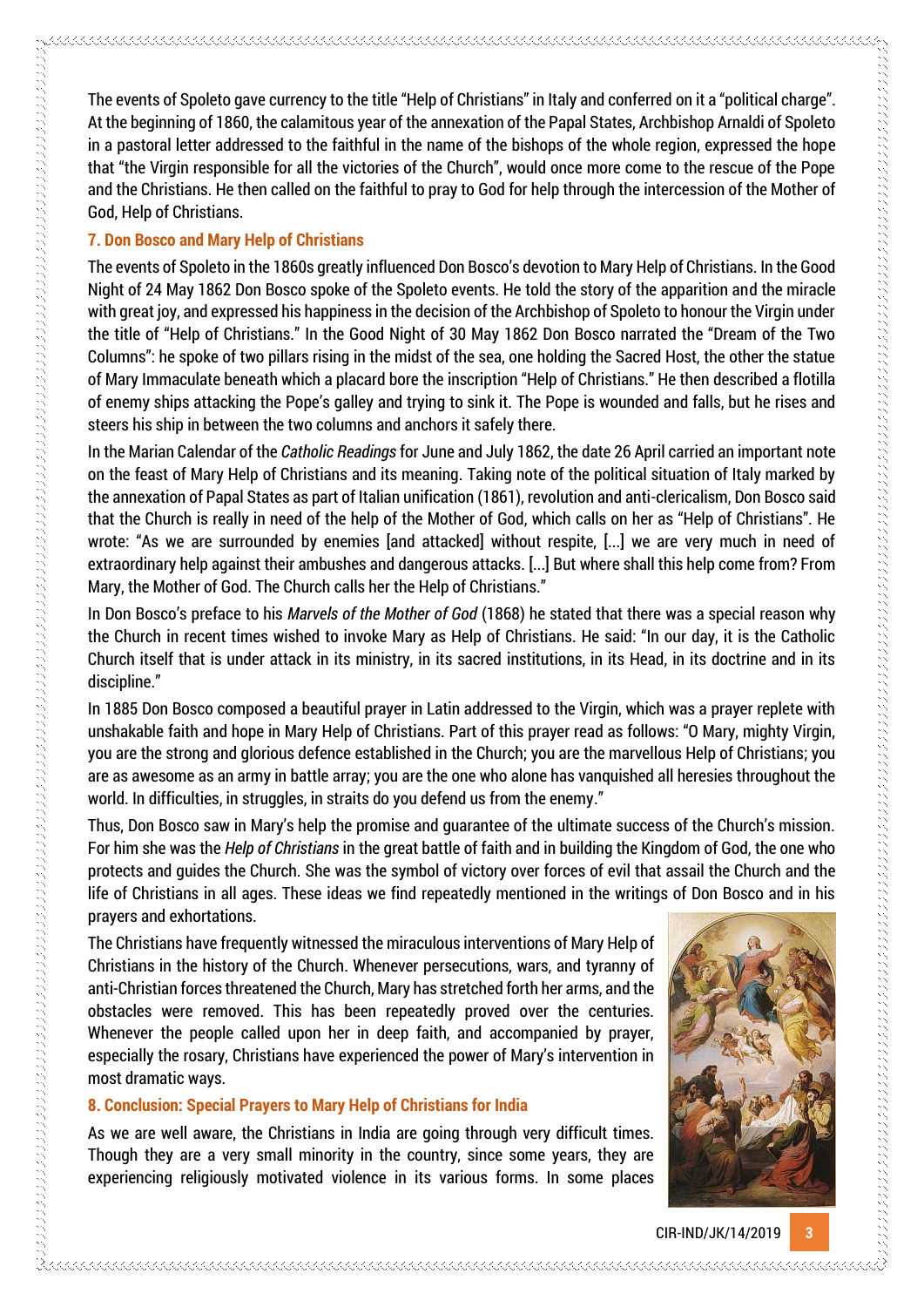The Lok Sabha Elections in the country is in progress, and it is expected that on 23 May the results will be announced: the eve of the Solemnity of Mary Help of Christians! We need to intensify our prays for a government that will rule the nation according to the principals laid down in the Constitutions of the country and guarantee to all the citizens their fundamental rights. We also need enlightened political leaders who will promote the good of all, especially the poor and the marginalised, and defend democracy, secularism, and the cultural and religious pluralism of India, and practice true *Dharma*, as envisaged by our freedom fighters. I invite all the conferees and communities to say special prayers to Mary Help of Christians, especially the holy rosary, for a good outcome of the general elections.

## **INFORMATION, NEWS and UPDATES**

#### *Renewal of the Act of Entrustment of our Communities to Mary Help of Christians on 24 May 2019*

If you remember, on 24 September 2018 all our communities had made the Act of Entrustment of our communities to Mary Help of Christians. I would like that we *renew* the same act of entrustment on 24 May 2019. I wish also that it becomes an annual practice in our communities. I am giving below the prayer of entrustment:

#### **Prayer for the Act of Entrustment of our Communities to Mary Help of Christians**

(*Adapted from the Prayer for the Solemn Act entrustment of the Salesian Congregation to Mary Help of Christians, 14 January 1984, Invocation to Our Lady composed by Don Bosco and other prayers to Our Lady***)** 

*Mary Help of Christians, and Mother of the Church, we, the sons of Don Bosco of this community gathered in front of your holy image, entrust ourselves today to your motherly intercession.*

*We place in your care our pledge to be faithful to the charism of Don Bosco, and the Constitutions and Regulations. We entrust to you our communities and institutions, our apostolic works on behalf of youth and common people, the challenging task of educating and evangelizing the young, the heavy responsibility of formation, the labour and fatigue of our missionaries and catechists, the sacrifice and dedication of our teachers, the hidden service of the non-teaching staff, volunteers, friends, benefactors, and well-wishers, the immense apostolic field of integral human development, of social communication, of vocational training, and the delicate task of animation of those entrusted to our pastoral care and our collaborators in mission and the Salesian Family.* 

*Keep us O Mother under your mantle, which is a shelter, a refuge and a place of security. Guard and protect us from all dangers, calamities and disasters, conflicts and violence, accidents and misfortunes, and from all the snares of the enemy, physical and moral. Bless and strengthen our every desire to do good; give new life and nourishment to faith; sustain and enlighten hope; awaken and animate charity; and guide us all on the path to holiness.*

*Accept, we beg you O Help of Christians, this filial Act of Entrustment with the benevolence of a Mother, and intercede for us with your Son.* 

*Mary Help of Christians, pray for us. Amen.* 

#### *Course for New Provincials*

I will be absent from the province from 29 May to 28 June 2019 as I will be in Rome for the course for the new provincials. I will also take the occasion to complete some of the academic responsibilities I had assumed at the Faculty of Philosophy of UPS prior to my appointment as provincial. In my absence our Vice Provincial Fr. Nazarius Lakra will take my place and will be responsible for the ordinary government of the province (art. C.168).

#### *Seminar on Evangelisation and Catechesis*

We have completed the seminar on evangelisation and catechesis for the local economers (administrators) and for the headmasters and principals of our schools and colleges. The same seminar will be offered to the parish

CIR-IND/JK/14/2019 **4**

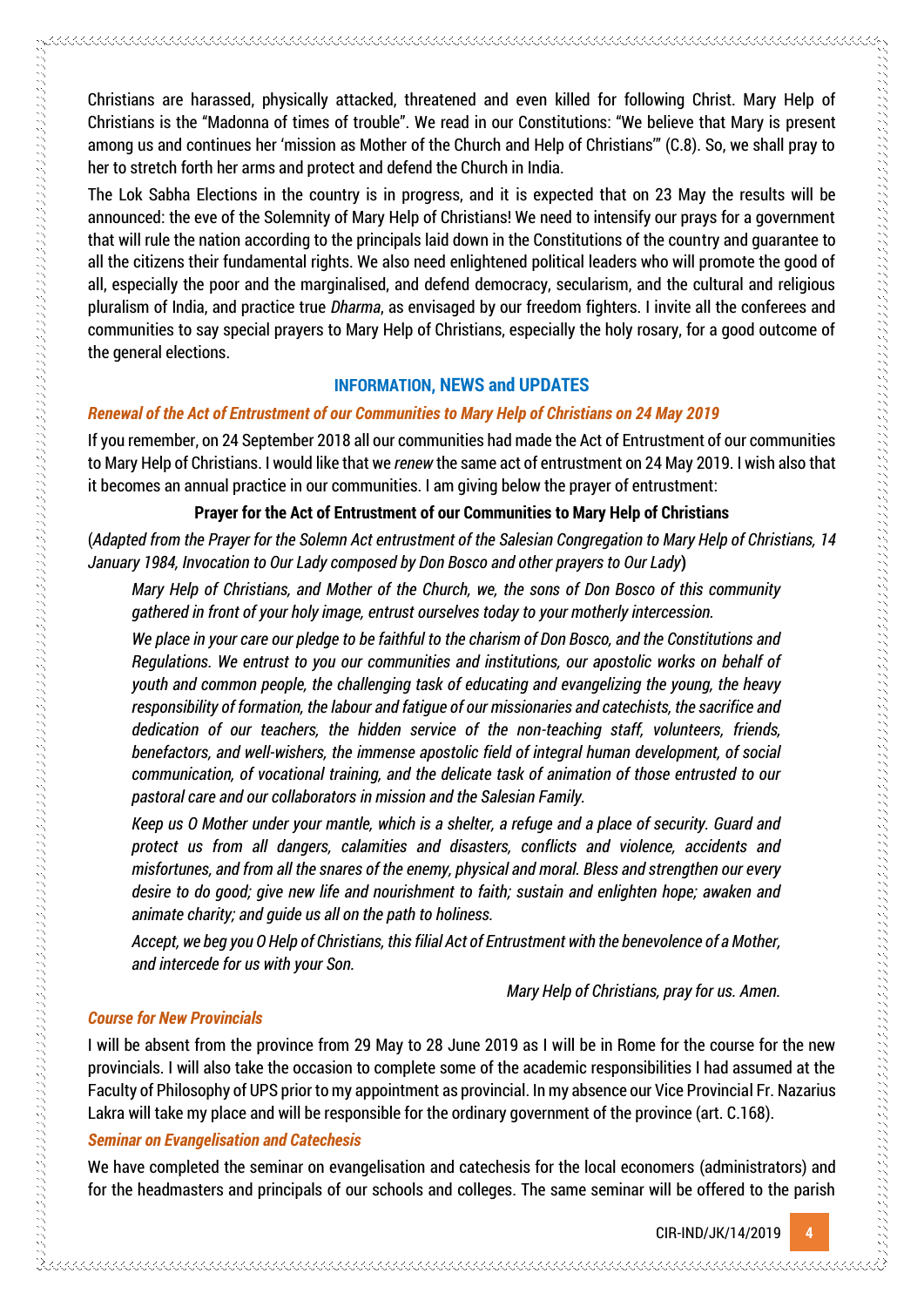priests (8-9 August), junior priests (17-18 September) and rectors and in-charges of communities (24-25 October). Those who do not belong to any these categories are welcome (expected!) to participate in one of the forthcoming seminars.

## *Catechetical Congress 2019*

In preparation for the centenary celebrations of the arrival of the Salesians in Northeast India, a Catechetical Congress will be organized at Sacred Heart Theological College, Shillong from 17 to 19 May 2019. Those who wish to participate in the congress are to contact Fr. Barnes Mawrie SDB, the coordinator of the congress.

## *Commission for Education and Culture*

I am appointing the following confreres as members of the Commission for Education and Culture: Fr. Thettayil Joseph (Delegate), Fr. Gangmei Jangsinlung Joshua, Fr. Hans Igness, Bro. Kaliyaden Mathew, Fr. Kunnathettu Vincent (K.C), Fr. Madathiparambil Jose Thomas, Fr. Karinattu Benny Kurian and Fr. Chazhisseil Stephen.

## **Novices**

There are nine pre-novices who will be entering the novitiate this year at Emmaus Novitiate, Zubza. I thank Fr. Rector and other Salesians of the Pre-novitiate house for preparing them to enter the novitiate.

| SI <sub>No</sub> | <b>Names</b>                      | <b>Diocese</b> |
|------------------|-----------------------------------|----------------|
|                  | <b>ARÜCHO</b> Lohe Asahrü Anthony | Imphal         |
| $\overline{2}$   | <b>BIER Khriekedozo Francis</b>   | Kohima         |
| 3                | <b>EKKA Nitesh</b>                | Rourkela       |
| 4                | <b>INDWAR Akash Mukti</b>         | Dibrugarh      |
| 5                | <b>KHAWAKHRIE Petevisie Paul</b>  | Kohima         |
| 6                | <b>PAMEI Aching Albert</b>        | Imphal         |
| 7                | <b>PANMEI Somrei Titus</b>        | Imphal         |
| 8                | <b>PANMEI Thaikhui Henry</b>      | Imphal         |
| 9                | <b>YEPTHOMI Hekheto Thomas</b>    | Kohima         |

# **First Professions**

The following ten novices will be making their first religious profession at Emmaus Novitiate, Zubza, on 24 May 2019. Let us accompany them with our prayers. A word of appreciation to the novice master and other formators who have prepared them for this important event.

| SI <sub>NO</sub> | <b>Name</b>                            | <b>Diocese</b> |
|------------------|----------------------------------------|----------------|
|                  | <b>AKEO Kabian Clement</b>             | Imphal         |
| $\overline{2}$   | <b>ATHEW Clinton Anthony</b>           | Imphal         |
| 3                | <b>EPETSING Isaac</b>                  | Imphal         |
| 4                | <b>GANGMEI Ngamphunang Paul</b>        | Imphal         |
| 5                | <b>HUMTSOE Zabenthung Dominic John</b> | Kohima         |
| 6                | <b>KOMPOING Eliasetpe Thomas</b>       | Imphal         |
| 7                | <b>KUJUR Surjit</b>                    | Dibrugarh      |
| 8                | <b>MAHEO</b> Elow Stephen              | Imphal         |
| 9                | <b>POUPUVEIO</b> Christopher           | Imphal         |
| 10               | <b>YANTHAN Ekonthung Aaron</b>         | Kohima         |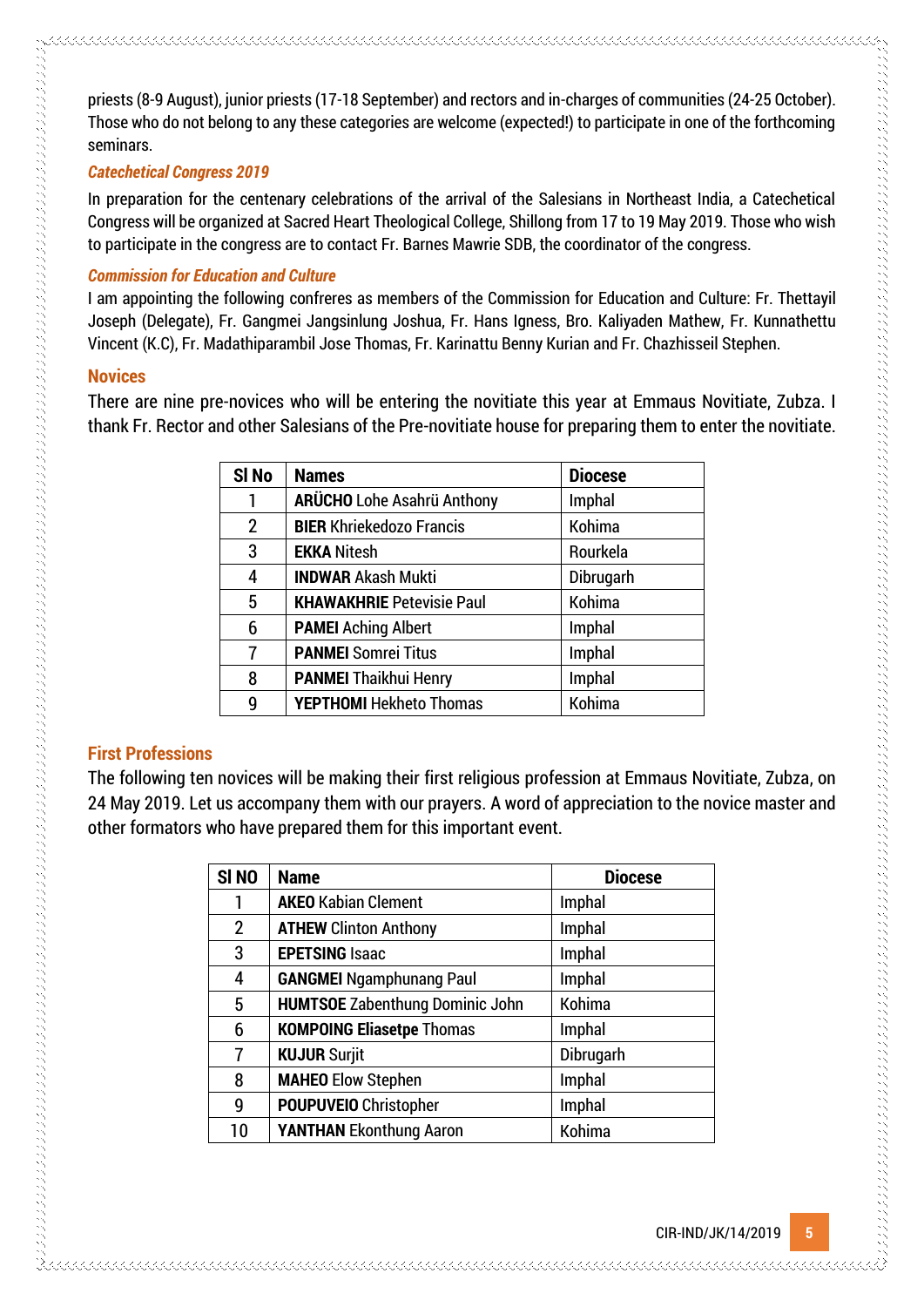# **Perpetual Profession**

Four clerics will make their perpetual profession on 19 May 2019 at Christ King Parish, Kohima. We congratulate them for their courageous step to commit themselves forever to the Lord in the Salesian Congregation.

| SI <sub>No</sub> | Title | <b>Name</b>                      | <b>Year of First Profession</b> |
|------------------|-------|----------------------------------|---------------------------------|
|                  | Cl    | <b>KAPE Mekrüo Lawrence</b>      | 2012-05-24                      |
|                  | CI    | <b>LUGUN Michael</b>             | 2012-05-24                      |
|                  | Cl    | <b>PHIKUTO Xavier</b>            | 2013-05-24                      |
|                  | CI    | <b>SHONGVAH Ningyangmi Lucas</b> | 2012-05-24                      |

# **LIVING IN OUR MEMORY – May**

| <b>Date</b> | <b>Name</b>                   | <b>Place</b>    | Year |
|-------------|-------------------------------|-----------------|------|
| 15 May      | Fr. Paliakara Raphael         | <b>Ngarian</b>  | 2001 |
| 15 May      | Fr. Kindo Andreas             | <b>Ngarian</b>  | 2001 |
| 15 May      | Cl. Valliparambil Shinu Josep | <b>Ngarian</b>  | 2001 |
| 16 May      | Fr. Arackal Thomas            | <b>Tinsukia</b> | 1991 |
| 25 May      | Bro. Orappankal James         | Rajapuram       | 2007 |

Imploring God's grace and protection on all the confreres and communities, Yours in Mary Help of Christians and Don Bosco,

的复数形式 医阿尔伯氏试验检尿病 医阿尔伯氏试验检尿病 医阿尔伯氏征 医阿尔伯氏征 医阿尔伯氏征 医阿尔伯氏征 医阿尔伯氏征 医阿尔伯氏征 医阿尔伯氏征 医阿尔伯氏征 医阿尔伯氏征 医阿尔伯氏征 医阿尔伯氏征 医阿尔伯氏征 医阿尔伯氏征 医阿尔伯氏征 医阿尔伯氏征 医阿尔伯氏征 医阿尔伯氏征 医阿尔伯氏征 医阿尔伯氏征 医阿尔伯氏征 医阿尔伯氏征 医阿尔伯氏征 医阿尔伯氏征

Fr Jose Kuruvachira SDB (Provincial)



*Corrigendum: In my circular letter of April 2019 I had erroneously written that Fr. T.C. George SDB was the SPCSA delegate for missionary animation for 13 years. In realty he held that office only for 9 years. The mistake is regretted. Fr. Jose Kuruvachira*